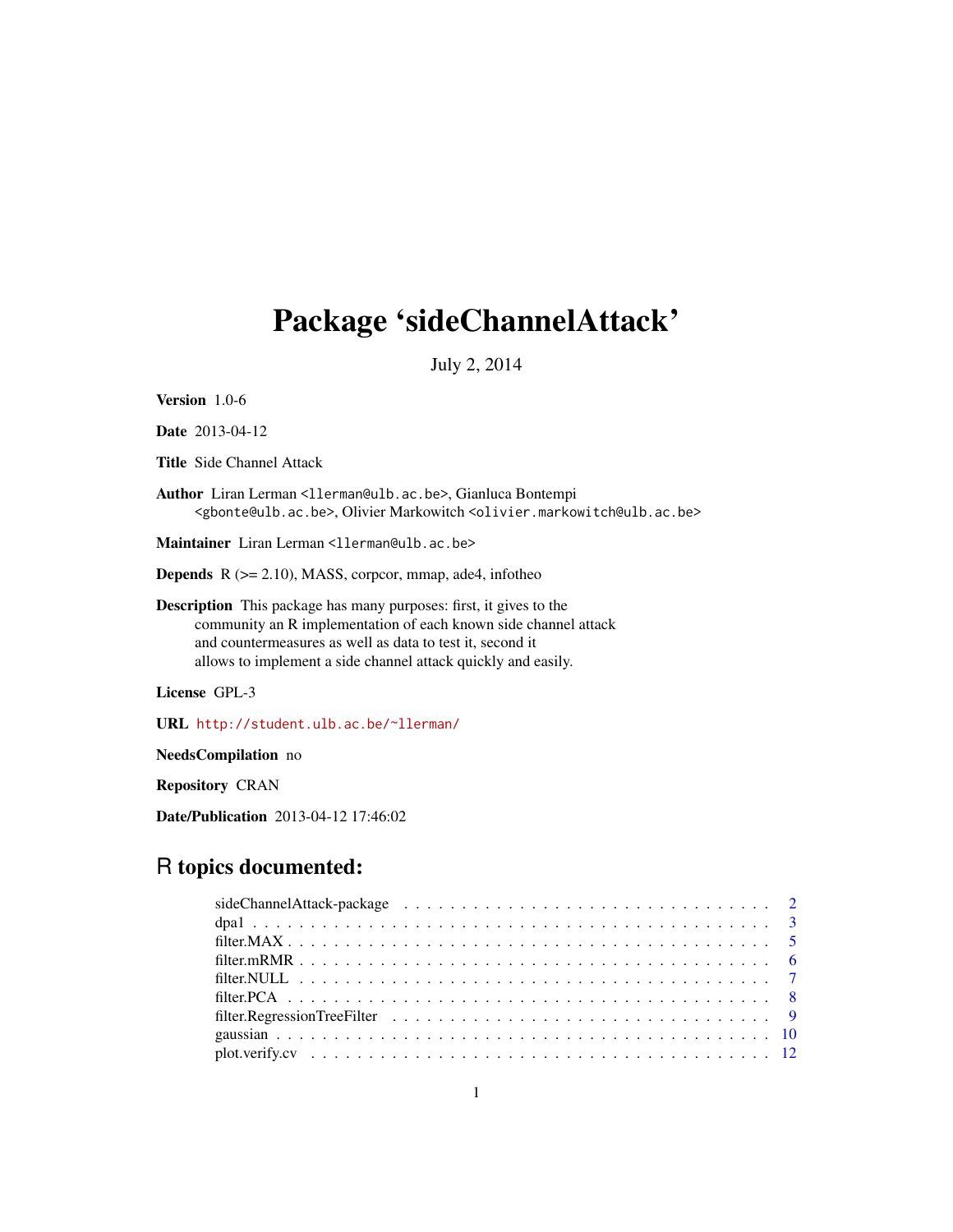<span id="page-1-0"></span>

| Index | 22 |
|-------|----|
|       |    |
|       |    |
|       |    |
|       |    |
|       |    |

sideChannelAttack-package

*Side channel attack*

#### Description

Most embedded devices require security and privacy protection. Cryptography algorithms and protocols are designed with the aim to provide such security. However, cryptanalytics attacks based on physical measures (such as the device power consumption named trace) realized on secure devices can be used to challenge their actual security. These attacks called side channel attacks and consist in retrieving secret data by observing physical properties of the device. Note that each observed physical properties are described with a vector of real values and each component of this vector is seen as a variable.

Side channel attacks are probably among the most dangerous attacks in cryptanalysis. However, we observe that many scientific papers presenting new side channel attack do not give any implementation of their attacks neither any data would allowed to verify the claimed results. In other side, when a researcher need to realize an attack, he/she has to implement it. This package has many purposes: first, it gives to the community an R implementation of each known attack/countermeasure as well as data to test it, second it allows to implement a side channel attack quickly and easily.

#### Details

This package is divided in 4 blocks.

The first block is the simulator that allows to simulate a cryptographic device without any knowledge of VHDL, FPGA, etc. On the base of a key and messages, it provides a physical measure such as power consumption. Its goal is to facilitate and accelerate the collect of data, to compare attacks with the same dataset and to implement countermeasures. Note that simulator can be categorized into several groups depending on their level of abstraction: at the gate level, at the instruction level and the function level, etc. And note that you can obtain traces through powerC given in this package.

The second block is the filter, a feature selection, intended to reduce the number of points per trace and therefore to accelerate the attack.

The third is the model (an attack) which returns the key used by the cryptographic device knowing a trace.

The last block is the verify function who estimates the quality of the attacks and the corresponding countermeasures. It can be based on the execution time of the attack, the amount of memory used,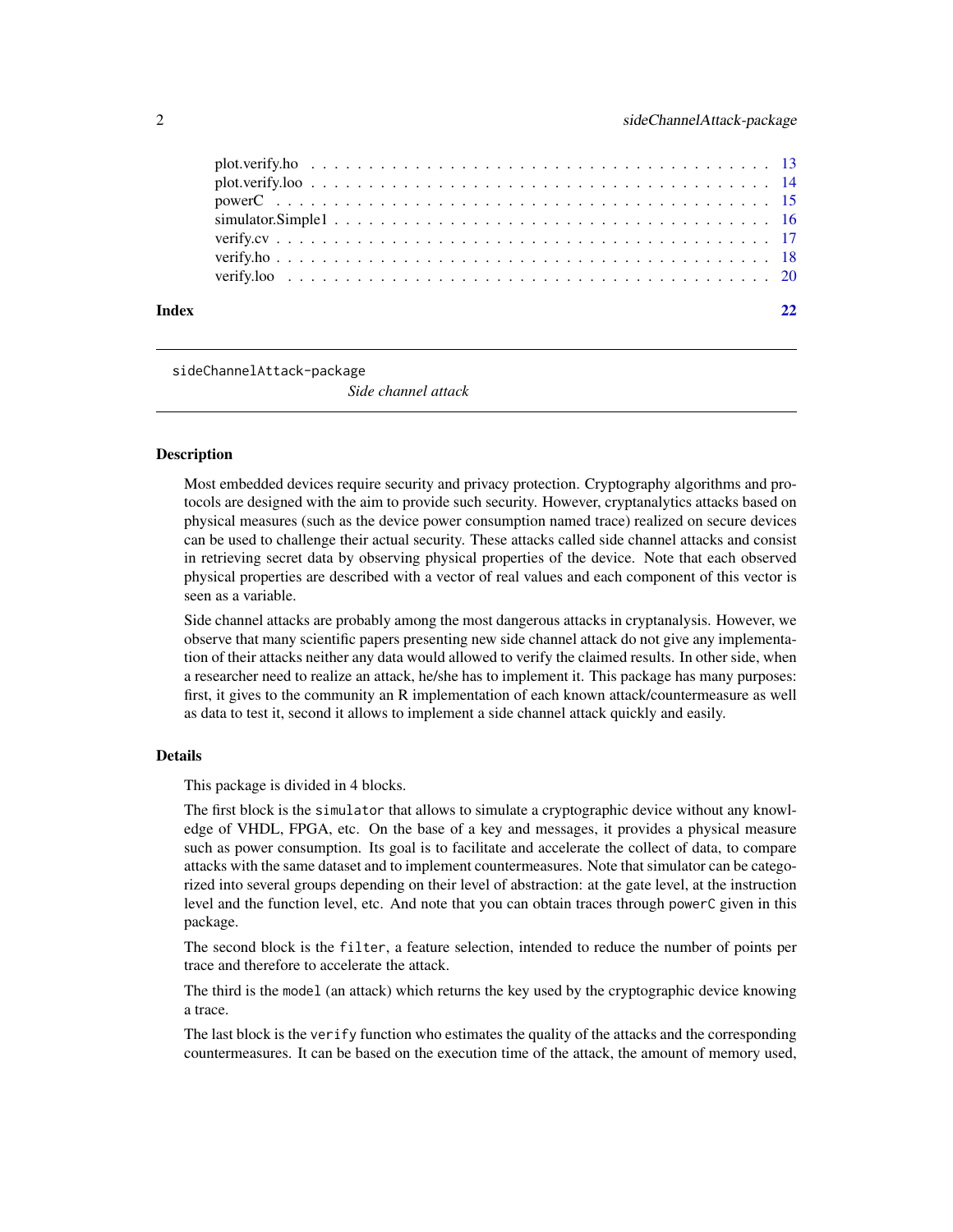<span id="page-2-0"></span>the number of power consumption traces required or only by the number of times the model predicts correctly the key.

#### Author(s)

Liran Lerman & Gianluca Bontempi & Olivier Markowitch

## References

P. C. Kocher & J. Jaffe & B. Jun, (1999), Differential Power Analysis: Leaking Secrets, In Proc. Crypto '99, Springer-Verlag, LNCS 1666, pages 388-397.

P. C. Kocher, (1996), Timing attacks on implementations of Diffie-Hellman, RSA, DSS, and other systems, Neal Koblitz, Advances in Cryptology - CRYPTO'96, volume 1109 de Lecture Notes in Computer Science, pages 104-113. Springer-Verlag.

K. Gandolfi & C. Mourtel & F. Olivier, (2001), Electromagnetic analysis: Concrete results, CHES 2001, C. K. Koc, D. Naccache, and C. Paar, Eds., vol. 2162 of LNCS, pp. 255-265, Springer-Verlag.

S. Chari & J. R. Rao & P. Rohatgi, (2002), Template Attacks , in CHES, volume 2523 of LNCS, pages 13-28. Springer.

L. Lerman & G. Bontempi & O. Markowitch, (2011) Side Channel Attack: an Approach based on Machine Learning. In the Proceedings of 2nd International Workshop on Constructive Side-Channel Analysis and Security Design, COSADE 2011.

## Examples

```
#data collection
data(powerC)
traces = powerC[, -301]traces = traces[, 1:100]key = powerC[, 301]newIndice = sample(1:256)traces = traces[newIndice,]
key = key[newIndice]+1
#model checking
attack=verify.ho(model=gaussian,filter=filter.PCA,Xlearn=traces[1:128,],Ylearn=key[1:128],Xval=traces[129:256,
plot(attack)
```

| dpa1 | <b>DPA</b><br>---- |  |
|------|--------------------|--|
|------|--------------------|--|

## **Description**

The dpa1 function applies a Differential Power Analysis (DPA) to a set of traces in order to find the key used by the cryptographic device.

#### Usage

 $dpa1(x, y, \ldots)$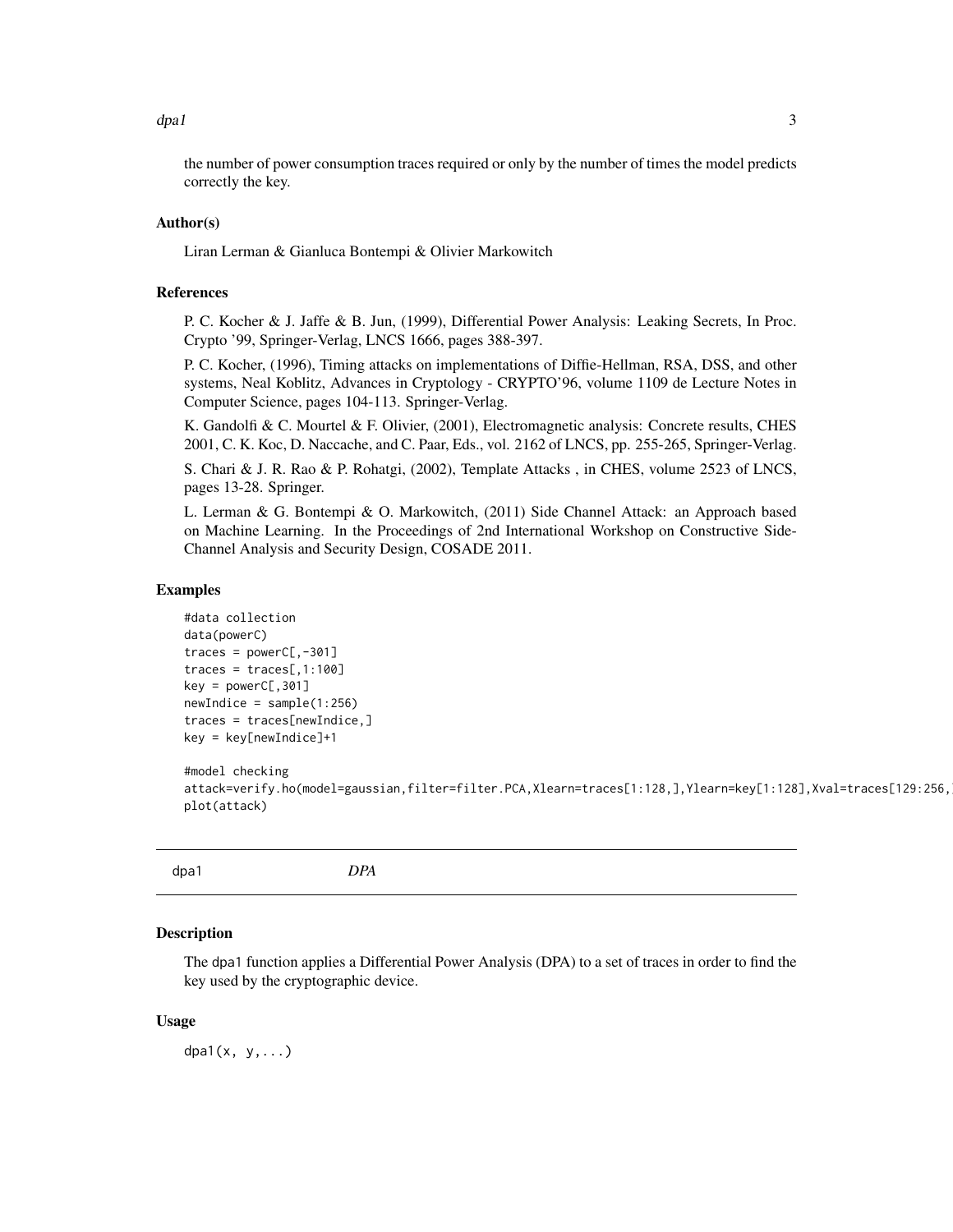#### Arguments

| X        | A matrix where each row is a trace.                                                                          |
|----------|--------------------------------------------------------------------------------------------------------------|
| y        | A vector where the $i^{th}$ element of the vector y is the key for the $i^{th}$ trace in the<br>matrix $x$ . |
| $\cdots$ | Currently ignored.                                                                                           |

## Details

The dpa1 function is an example of DPA. It calculates the average  $X_i$  of traces for each key  $Y_i$ . Then, to estimate the key from a trace  $T$ , it returns the key  $Y_i$  which maximizes the equation  $arg max_{Y_i}(cor(T, X_i))$ 

#### Value

The dpa1 function returns an object which knowing a trace can be used with the predict function that estimates the value of the key. The value of this function is an object of class dpa1, which is a list with the following components:

mean a list of arithmetics means, one for each possible key

#### Author(s)

Liran Lerman <llerman@ulb.ac.be> & Gianluca Bontempi <gbonte@ulb.ac.be@ulb.ac.be> & Olivier Markowitch <olivier.markowitch@ulb.ac.be>

#### References

P. C. Kocher & J. Jaffe & B. Jun, (1999), "Differential Power Analysis: Leaking Secrets", In Proc. Crypto '99, Springer-Verlag, LNCS 1666, pages 388-397.

#### Examples

```
#data collection
data(powerC)
traces = powerC[, -301]key = powerC[, 301] + 1#model creation
attack=dpa1(traces[-1,],factor(key[-1]))
```
#model prediction predict(attack, traces[1,])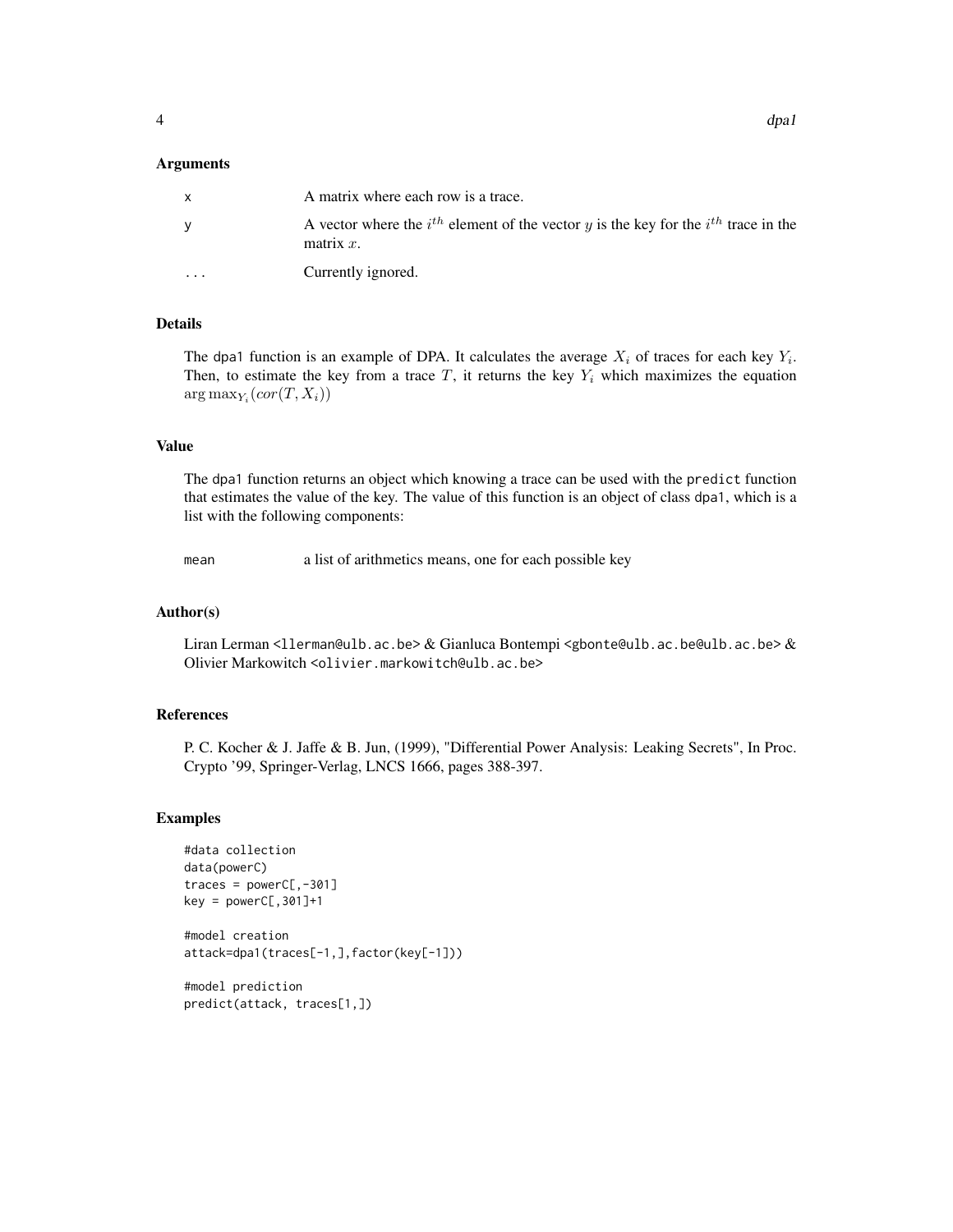<span id="page-4-0"></span>filter.MAX *filter.MAX*

#### Description

The filter.MAX function returns the maximum values of a physical measure.

## Usage

```
filter.MAX(nbreVarX_,...)
```
#### Arguments

| nbreVarX                | The number of variables which represents each physical measures after the re- |
|-------------------------|-------------------------------------------------------------------------------|
|                         | duction.                                                                      |
| $\cdot$ $\cdot$ $\cdot$ | Currently ignored.                                                            |

## Details

The filter.MAX function is the feature selection MAX. It converts a set of physical measures to another one with less components.

#### Value

The filter.MAX function returns an object which can be used with the predict function to reduce each physical measure. This physical measure can be the same or another one than contained in X. The value of this function is an object of class filter.MAX, which is a list with the following components:

nbreVarX number of component to get after the reduction of a physical measure.

## Author(s)

Liran Lerman <llerman@ulb.ac.be> & Gianluca Bontempi <gbonte@ulb.ac.be@ulb.ac.be> & Olivier Markowitch <olivier.markowitch@ulb.ac.be>

## Examples

```
#data collection
data(powerC)
traces = powerC[, -301]key = powerC[, 301]#model creation
attack=filter.MAX(nbreVarX_=2)
```
#model prediction predict(attack,t(traces[1,]))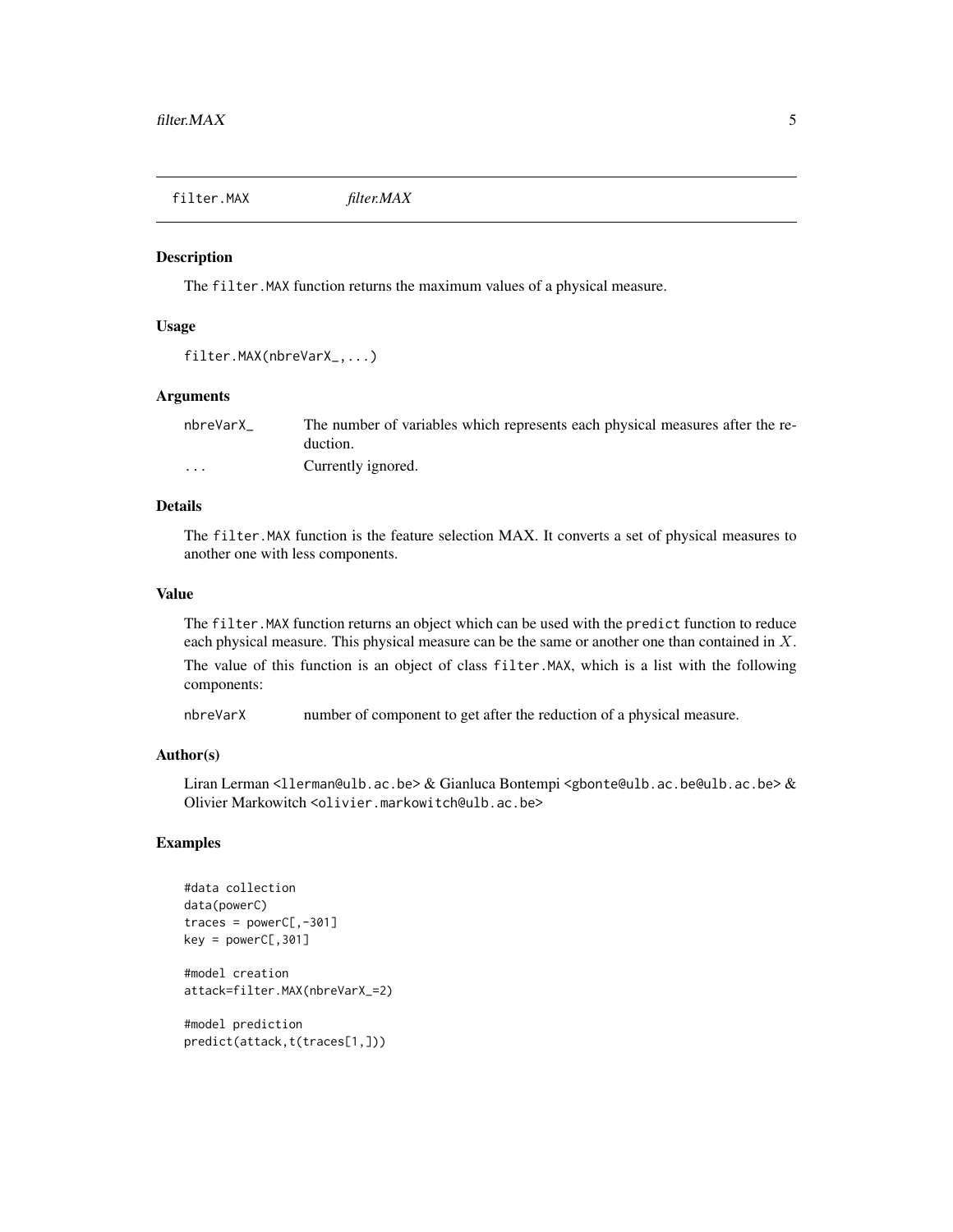<span id="page-5-0"></span>filter.mRMR *filter.mRMR*

## Description

The filter.mRMR function applies the feature selection mRMR to a set of physical measures.

#### Usage

```
filter.mRMR(X,Y,nbreVarX_,...)
```
#### Arguments

| X.        | A matrix where each row is a physical measure.                                                                          |
|-----------|-------------------------------------------------------------------------------------------------------------------------|
| Υ         | A vector where the $i^{th}$ element of the vector y is the key for the $i^{th}$ physical<br>measure in the matrix $x$ . |
| nbreVarX_ | Number of component to get after the reduction by the mRMR of a physical<br>measure.                                    |
| $\ddotsc$ | Currently ignored.                                                                                                      |

## Details

The filter.mRMR function is the feature selection mRMR. It returns an object which can be used with the predict function to convert a set of physical measures to another one with less variables.

## Value

The filter.mRMR function returns an object which can use with the predict function to reduce each physical measure. This physical measure can be the same or an other one than contained in  $X$ .

The value of this function is an object of class filter.mRMR, which is a list with the following components:

filter sorted list of the best variables returned by the mRMR algorithm.

## Author(s)

Liran Lerman <llerman@ulb.ac.be>  $\&$  Gianluca Bontempi <gbonte@ulb.ac.be@ulb.ac.be>  $\&$ Olivier Markowitch <olivier.markowitch@ulb.ac.be>

#### References

H. Peng & F. Long & C. Ding, (2005), "Feature Selection based on Mutual Infor- mation : Criteria of Max-Dependency, Max-Relevance, and Min-Redundancy", IEEE Transactions on Pattern Analysis and Machine Intelligence, Vol 27, No 8, pp 1226-1238.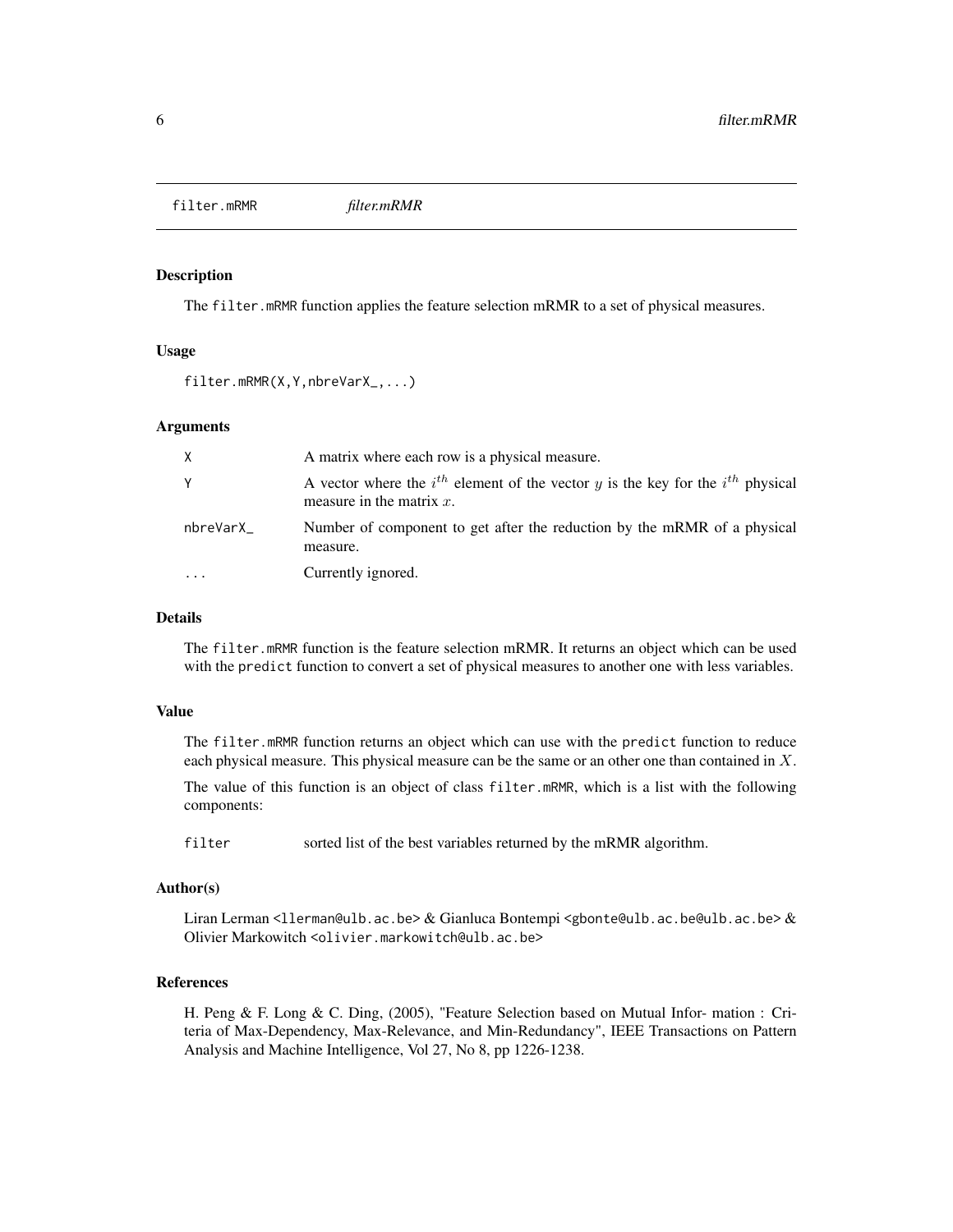#### <span id="page-6-0"></span>filter.NULL 7

## Examples

```
#data collection
data(powerC)
traces = powerC[, -301]key = powerC[, 301]#model creation
attack=filter.mRMR(X=traces[-1,1:10],Y=key[-1],nbreVarX_=2)
#model prediction
predict(attack,t(traces[1,]))
```
filter.NULL *filter.NULL*

## **Description**

The filter.NULL function applies the feature selection NULL to a set of physical measures. In other words, it returns all this data.

#### Usage

filter.NULL(...)

## Arguments

... Currently ignored.

## Details

The filter.NULL function is the feature selection NULL. It returns an object which can be used with the predict function to convert a set of physical measures to another one. But in this particular case, it returns all the data without reduction.

## Value

The filter.NULL function returns an object which can be used with the predict function to reduce each physical measure. This data can be the same or an other one than contained in X.

The value of this function is an object of class filter.NULL, which is a list without element.

#### Author(s)

Liran Lerman <llerman@ulb.ac.be> & Gianluca Bontempi <gbonte@ulb.ac.be@ulb.ac.be> & Olivier Markowitch <olivier.markowitch@ulb.ac.be>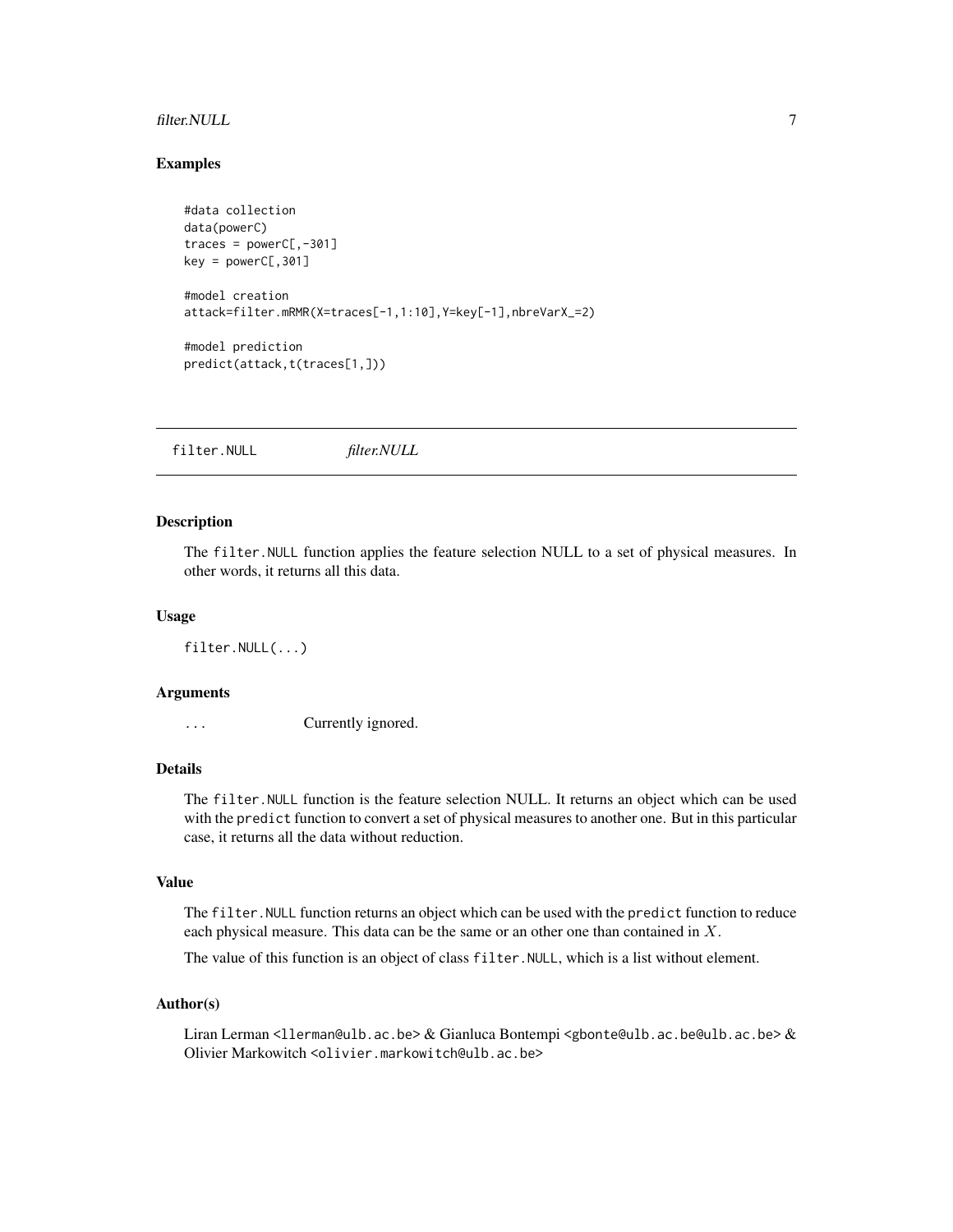## Examples

```
#data collection
data(powerC)
traces = powerC[, -301]key = powerC[, 301]#model creation
attack=filter.NULL()
#model prediction
predict(attack,t(traces[1,]))
```
filter.PCA *filter.PCA*

## Description

The filter.PCA function applies the feature selection Principal Component Analysis (PCA) to a set of physical measures.

## Usage

filter.PCA(X,nbreVarX\_,...)

## Arguments

| X        | A matrix where each row is a physical measures.                                                      |
|----------|------------------------------------------------------------------------------------------------------|
| nbreVarX | The number of variables which represents each physical measures after the re-<br>duction by the PCA. |
| $\cdots$ | Currently ignored.                                                                                   |

## Details

The filter.PCA function is the feature selection PCA. It converts a set of physical measures to another one with less components.

## Value

The filter.PCA function returns an object which can be used with the predict function to reduce each physical measure. This physical measure can be the same or another one than contained in X.

The value of this function is an object of class filter.PCA, which is a list with the following components:

| mod      | a model of PCA.                                                               |
|----------|-------------------------------------------------------------------------------|
| nbreVarX | number of component to get after the projection by the PCA of a physical mea- |
|          | sure.                                                                         |

<span id="page-7-0"></span>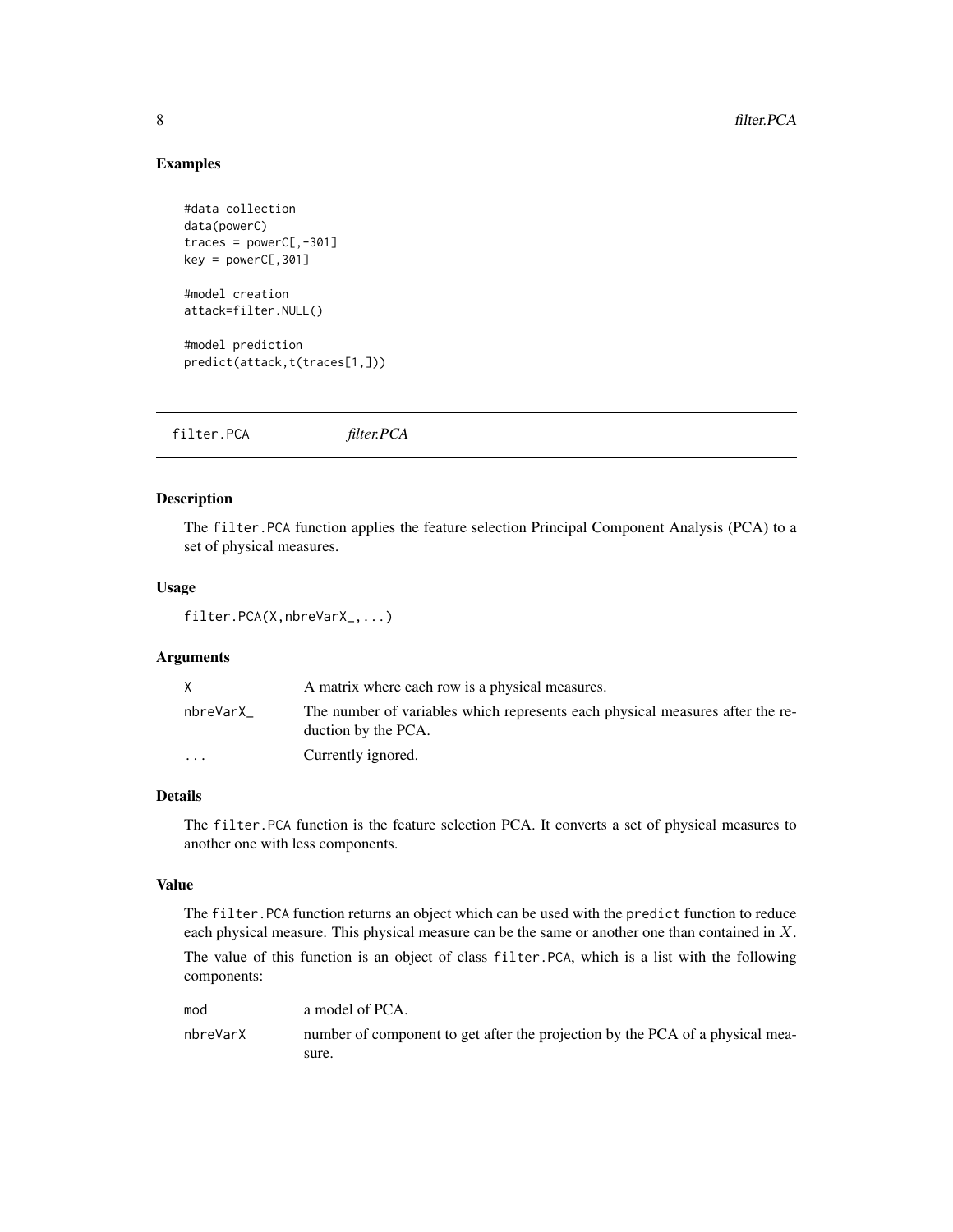#### <span id="page-8-0"></span>Author(s)

Liran Lerman <llerman@ulb.ac.be> & Gianluca Bontempi <gbonte@ulb.ac.be@ulb.ac.be> & Olivier Markowitch <olivier.markowitch@ulb.ac.be>

## References

K. Pearson, (1901), "On Lines and Planes of Closest Fit to Systems of Points in Space", Philosophical Magazine 2 (6), pp. 559-572.

#### Examples

```
#data collection
data(powerC)
traces = powerC[, -301]traces = traces[, 1:100]key = powerC[, 301]#model creation
attack=filter.PCA(X=traces[-1,],nbreVarX_=2)
#model prediction
predict(attack,t(traces[1,]))
```
filter.RegressionTreeFilter

*filter.RegressionTreeFilter*

## Description

The filter.RegressionTreeFilter function implements the feature selection RegressionTreeFilter to a set of physical measures.

#### Usage

filter.RegressionTreeFilter(X,nbreVarX\_,...)

#### Arguments

| X        | A matrix where each row is a physical measure.                                                                       |
|----------|----------------------------------------------------------------------------------------------------------------------|
| nbreVarX | The number of variables which represents each physical measure after the re-<br>duction by the RegressionTreeFilter. |
| $\cdots$ | Currently ignored.                                                                                                   |

## Details

The filter.RegressionTreeFilter function is the feature selection RegressionTreeFilter. It returns an object which can be used with the predict function to convert a set of physical measures to another one with less variables.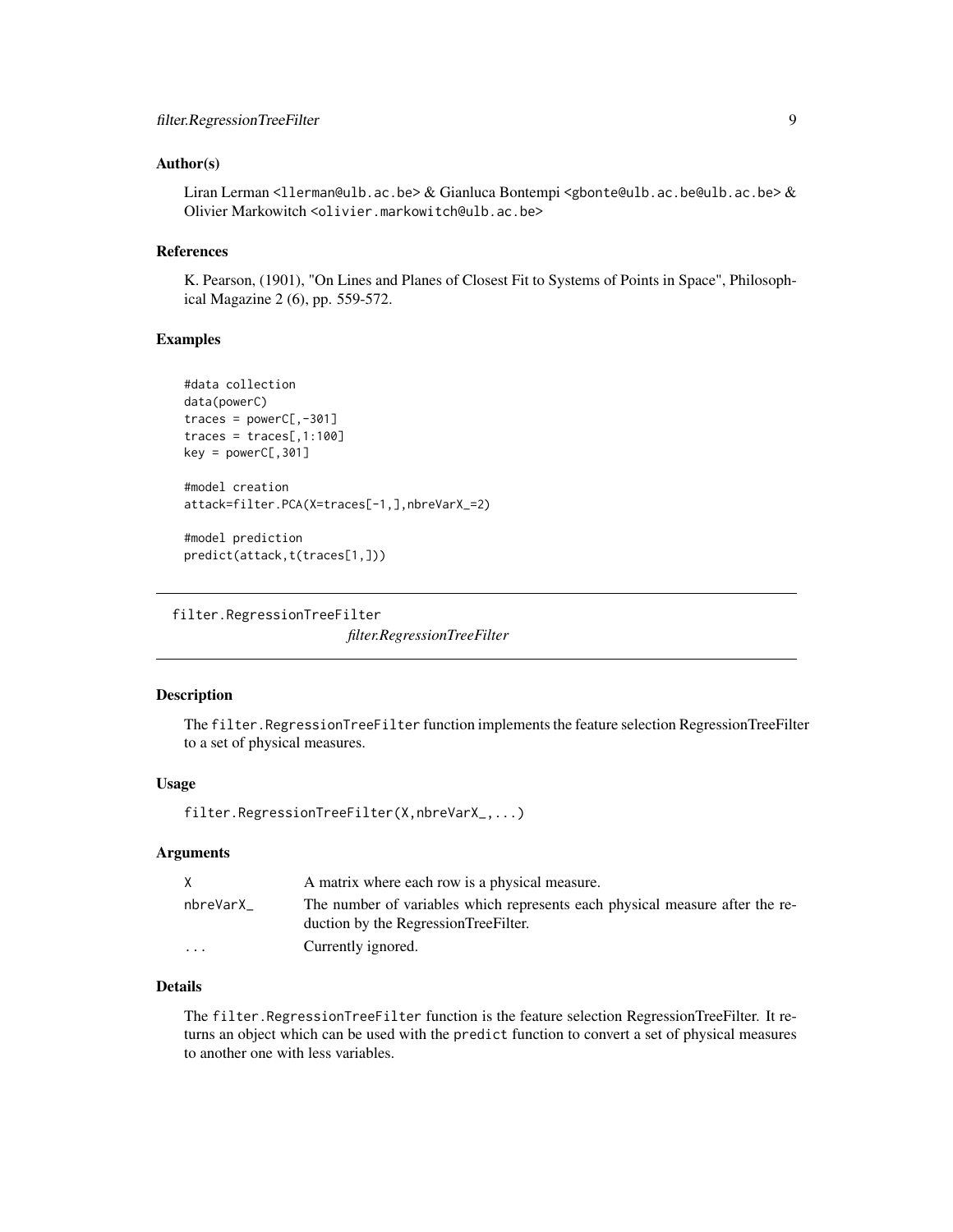## Value

The filter.RegressionTreeFilter function returns an object which can be used with the predict function to reduce each physical measure. This side channel can be the same or an other one than contained in X.

The value of this function is an object of class filter.RegressionTreeFilter, which is a list with the following components:

nbreVarX number of variable to get after the projection in the new basis.

#### Author(s)

Liran Lerman <llerman@ulb.ac.be> & Gianluca Bontempi <gbonte@ulb.ac.be@ulb.ac.be> & Olivier Markowitch <olivier.markowitch@ulb.ac.be>

#### References

Pierre Geurts. 2001. Pattern Extraction for Time Series Classification. In Proceedings of the 5th European Conference on Principles of Data Mining and Knowledge Discovery (PKDD '01), Luc De Raedt and Arno Siebes (Eds.). Springer-Verlag, London, UK, 115-127.

#### Examples

```
#data collection
data(powerC)
traces = powerC[, -301]key = powerC[, 301]#model creation
attack=filter.RegressionTreeFilter(X=traces[-1,],nbreVarX_=2)
#model prediction
predict(attack,t(traces[1,]))
```
gaussian *Template Attack*

## **Description**

The gaussian function applies a template attack (TA) to a set of traces in order to find the key used by the cryptographic device.

#### Usage

gaussian $(x, y, ...)$ 

<span id="page-9-0"></span>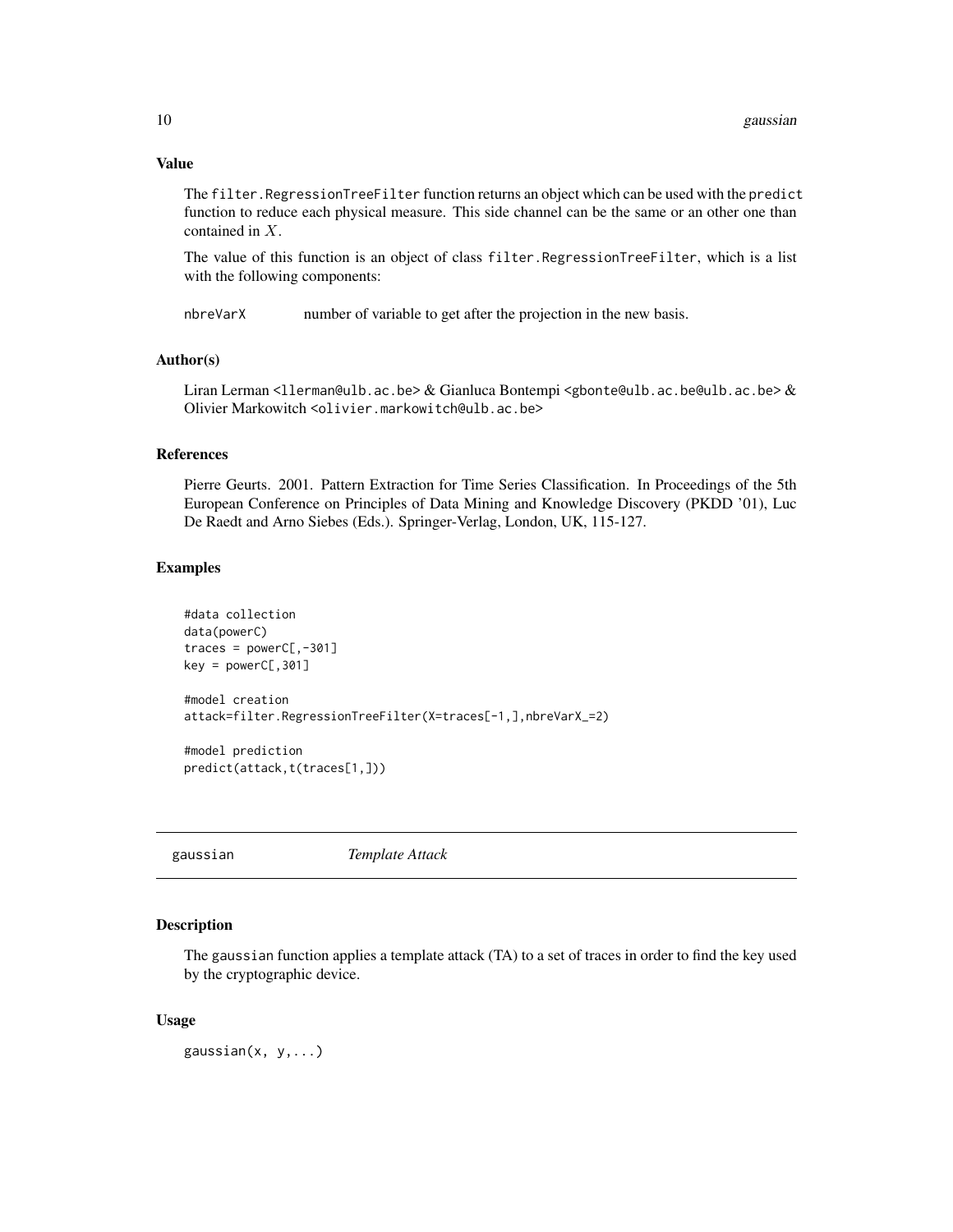#### gaussian 11

#### Arguments

| $\mathbf{x}$            | A matrix where each row is a trace.                                                                          |
|-------------------------|--------------------------------------------------------------------------------------------------------------|
| <b>V</b>                | A vector where the $i^{th}$ element of the vector y is the key for the $i^{th}$ trace in the<br>matrix $x$ . |
| $\cdot$ $\cdot$ $\cdot$ | Currently ignored.                                                                                           |

## Details

The gaussian function is an example of TA. It estimates the conditional probability of the trace for each key and then returns the key which maximizes this probability. It extracts all possible informations available in each trace and is hence the strongest form of side channel attack possible in an information theoretic sense that relies on a parametric Gaussian estimation approach.

## Value

The gaussian function returns an object which can be used with the predict function to estimate the value of the key knowing a trace.

The value of this function is an object of class gaussian, which is a list with the following components:

| mean   | a list of arithmetic means, one for each possible key.    |
|--------|-----------------------------------------------------------|
| COV    | a list of covariance matrices, one for each possible key. |
| detCov | a list of determinants of each covariance matrice.        |

#### Author(s)

Liran Lerman <llerman@ulb.ac.be> & Gianluca Bontempi <gbonte@ulb.ac.be@ulb.ac.be> & Olivier Markowitch <olivier.markowitch@ulb.ac.be>

## References

S. Chari & J. R. Rao & P. Rohatgi, (2002), "Template Attacks" , in CHES, volume 2523 of LNCS, pages 13-28. Springer.

```
#data collection
data(powerC)
traces = powerC[, -301]traces = traces[, 1:100]key = powerC[, 301] + 1#feature selection
filter = filter.PCA(X=traces,nbreVarX_=2)
traces = predict(filter, traces)
#model creation
```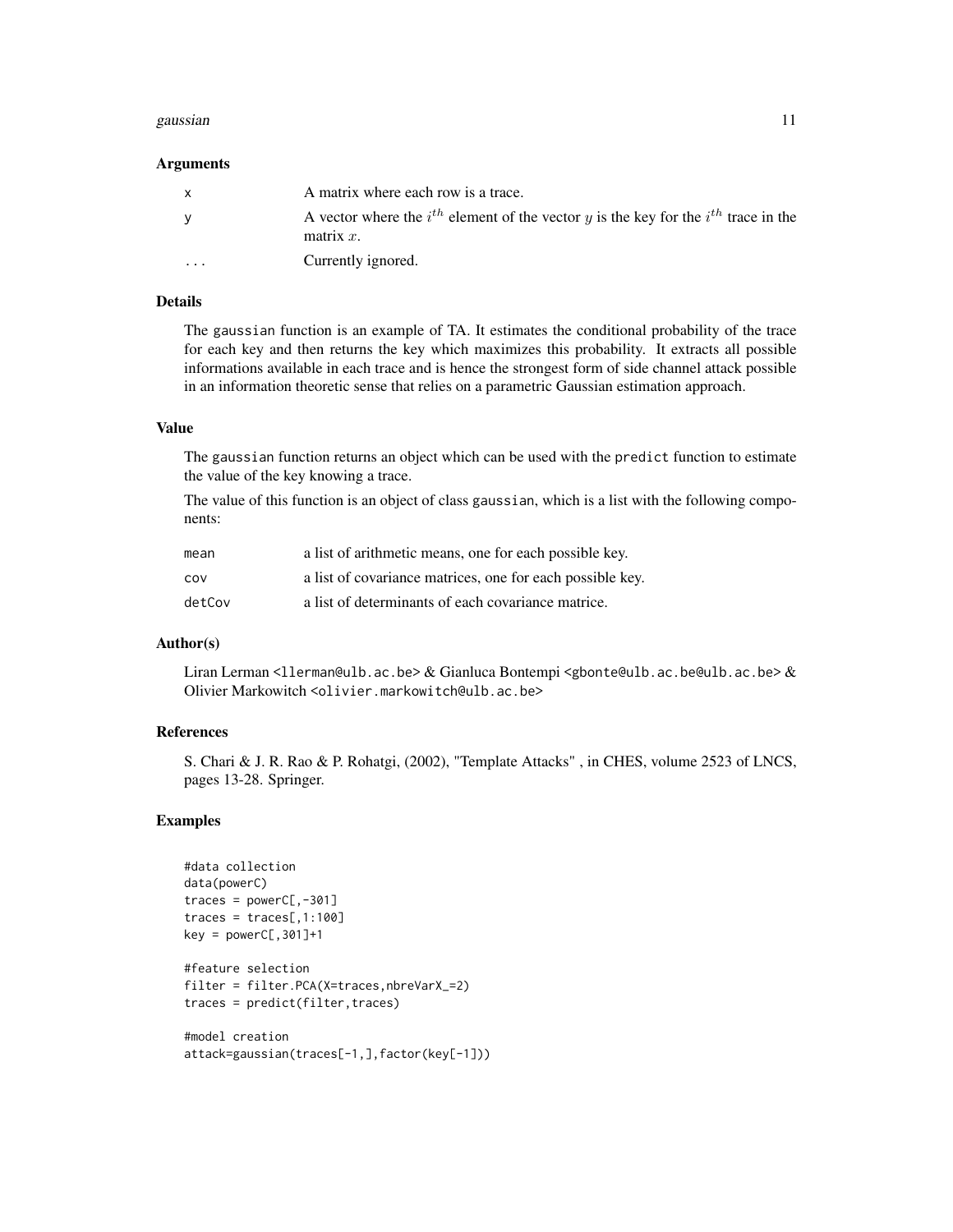```
#model prediction
predict(attack,traces[1,])
```
plot.verify.cv *plot.verify.cv*

## Description

Plot the quality of an attack of a verify.cv object.

## Usage

```
## S3 method for class 'verify.cv'
plot(x, \ldots)
```
#### Arguments

| X                       | An objet of class 'verify.cv'. |
|-------------------------|--------------------------------|
| $\cdot$ $\cdot$ $\cdot$ | Currently ignored.             |

## Details

The verify.cv function estimates the quality of the attack with a k-cross-validation approach and this function plots it.

#### Value

This function plots the quality of an attack of a verify.cv object.

## Author(s)

Liran Lerman <llerman@ulb.ac.be> & Gianluca Bontempi <gbonte@ulb.ac.be@ulb.ac.be> & Olivier Markowitch <olivier.markowitch@ulb.ac.be>

```
#data collection
data(powerC)
traces = powerC[, -301]traces = traces[, 1:10]key = powerC[, 301]newIndice = c(sample(1:128,15),sample(129:256,15))
traces = traces[newIndice,]
key = key[newIndice]+1
#model checking
attack=verify.cv(model=dpa1,filter=filter.PCA,X=traces,Y=key,nbreVarX=c(2:4),k=3)
plot(attack)
```
<span id="page-11-0"></span>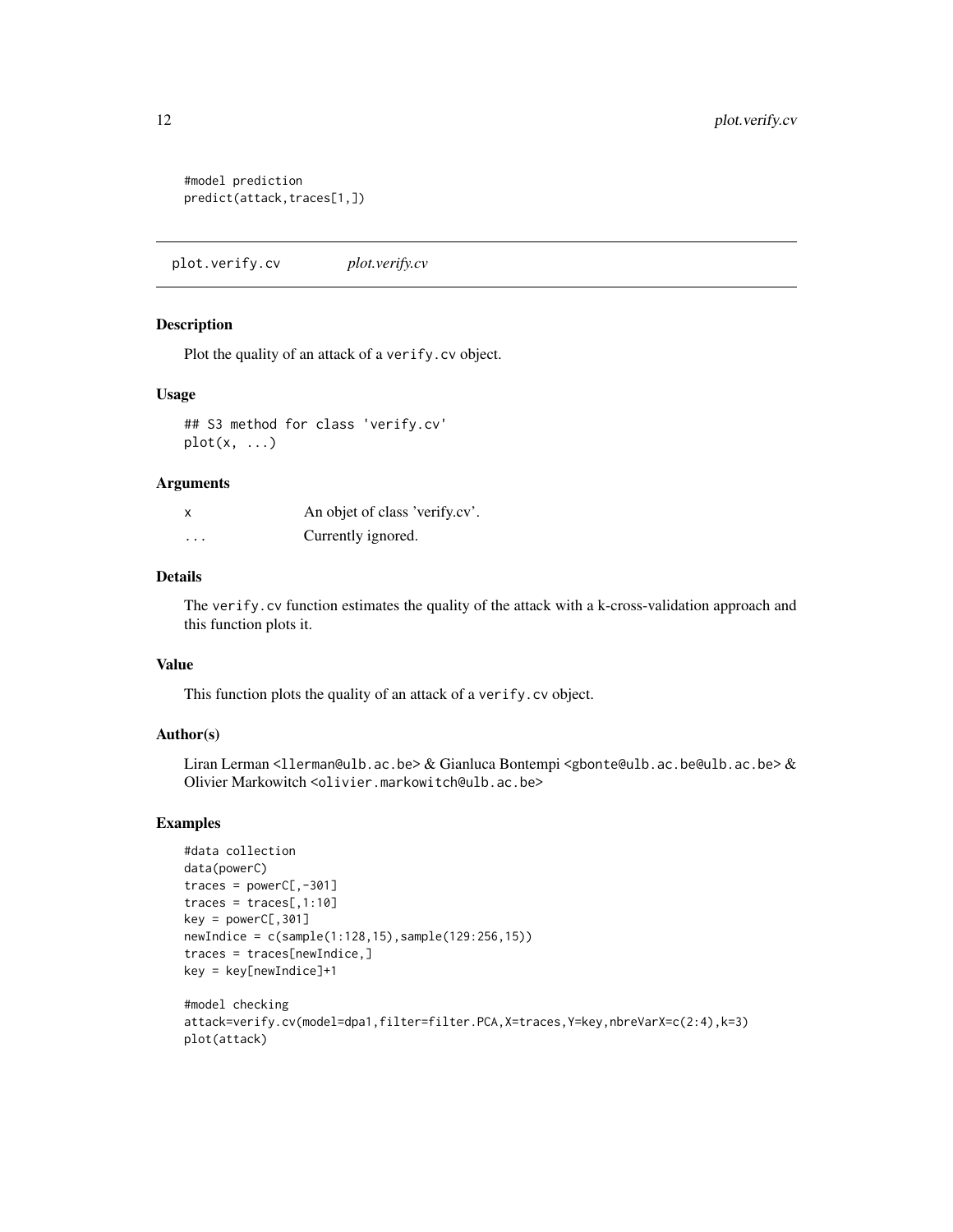<span id="page-12-0"></span>plot.verify.ho *plot.verify.ho*

## Description

Plot the quality of an attack of a verify.ho object.

## Usage

```
## S3 method for class 'verify.ho'
plot(x, \ldots)
```
#### Arguments

| x       | An objet of class 'verify.ho'. |
|---------|--------------------------------|
| $\cdot$ | Currently ignored.             |

## Details

The verify. ho function estimates the quality of the attack with a hold-out approach and this function plots it.

## Value

This function plots the quality of an attack of a verify.ho object.

## Author(s)

Liran Lerman <llerman@ulb.ac.be> & Gianluca Bontempi <gbonte@ulb.ac.be@ulb.ac.be> & Olivier Markowitch <olivier.markowitch@ulb.ac.be>

```
#data collection
data(powerC)
traces = powerC[, -301]traces = traces[, 1:10]key = powerC[, 301]newIndice = sample(1:256)traces = traces[newIndice,]
key = key[newIndice]+1
```

```
#model checking
attack=verify.ho(model=gaussian,filter=filter.PCA,Xlearn=traces[1:128,],Ylearn=key[1:128],Xval=traces[129:256,
plot(attack)
```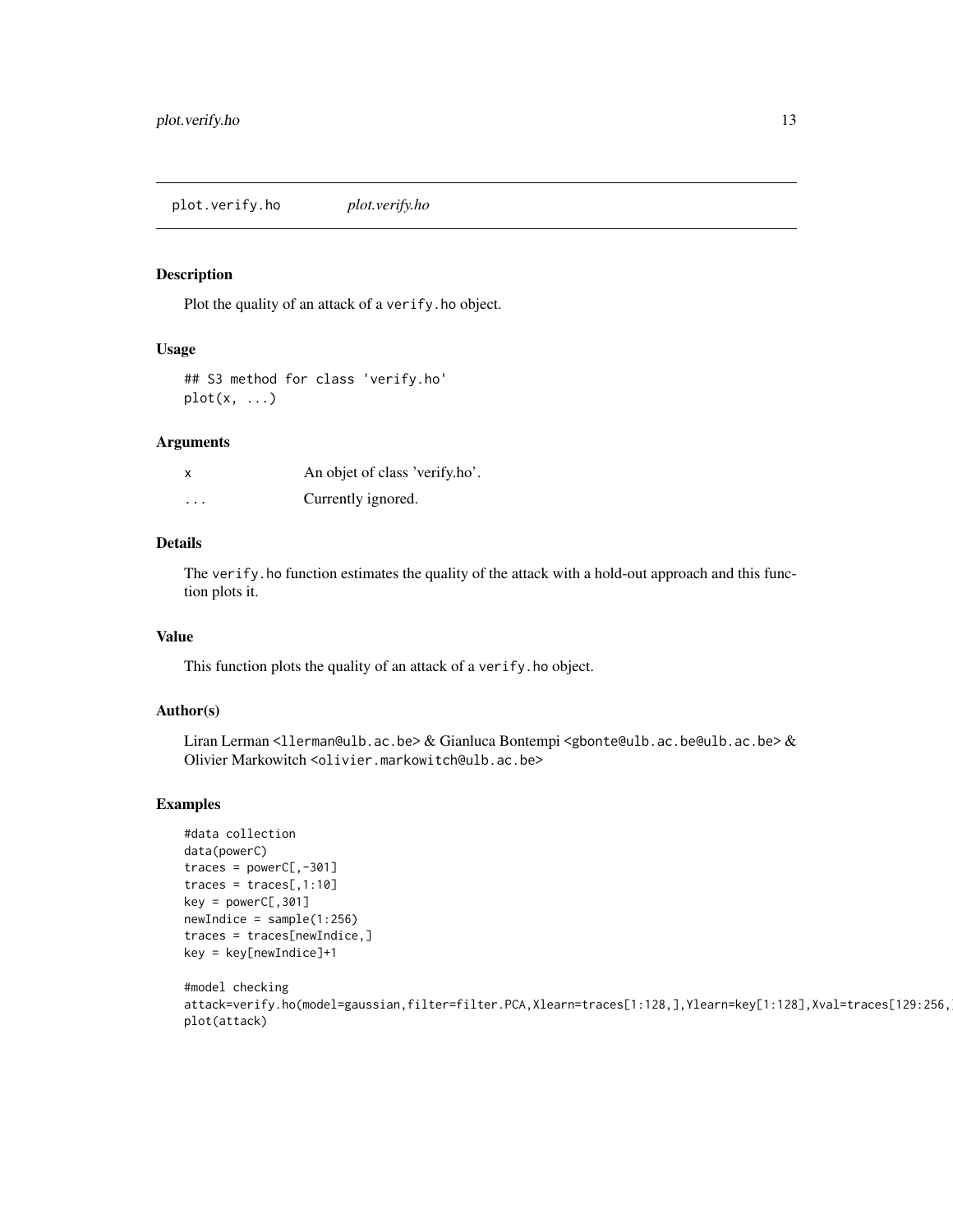<span id="page-13-0"></span>plot.verify.loo *plot.verify.loo*

## Description

Plot the quality of an attack of a verify.loo object.

## Usage

## S3 method for class 'verify.loo'  $plot(x, \ldots)$ 

#### Arguments

|          | An objet of class 'verify.loo'. |
|----------|---------------------------------|
| $\cdots$ | Currently ignored.              |

## Details

The verify.loo function estimates the quality of the attack with a hold-out approach and this function plots it.

## Value

This function plots the quality of an attack of a verify.loo object.

## Author(s)

Liran Lerman <llerman@ulb.ac.be> & Gianluca Bontempi <gbonte@ulb.ac.be@ulb.ac.be> & Olivier Markowitch <olivier.markowitch@ulb.ac.be>

```
#data collection
data(powerC)
traces = powerC[, -301]traces = traces[, 1:10]key = powerC[, 301]newIndice = c(sample(1:128,15), sample(129:256,15))traces = traces[newIndice,]
key = key[newIndice]+1
```

```
#model checking
attack=verify.loo(model=dpa1,filter=filter.mRMR,X=traces,Y=key,nbreVarX=c(2:3))
plot(attack)
```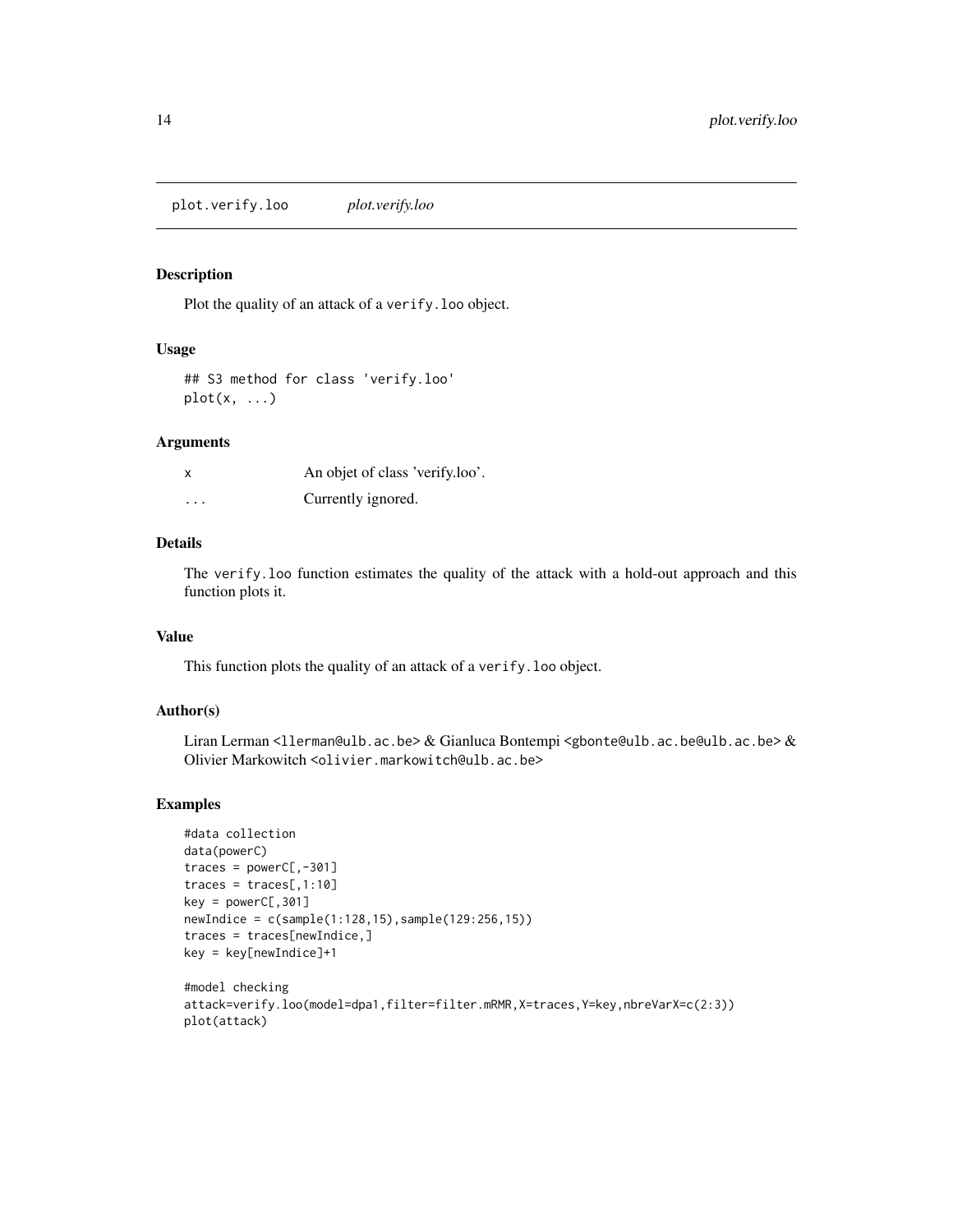<span id="page-14-0"></span>

## Description

This is a set of traces from a cryptographic device Xilinx Spartan XC3s5000 running at a frequency around 33 MHz and collected by an oscilloscope Agile infiniium DSO80204B 2Ghz 40GSa/s. The cryptographic device implemented the bloc cipher 'Triple Data Encryption Algorithm' and the traces have been reduced with the feature selection mRMR in order to obtain only 300 components from 20001 initially.

#### Usage

data(powerC)

## Format

powerC is a matrix with 256 rows and 301 columns. From the first to the  $300<sup>th</sup>$  component of powerC, each row is a trace. The secret to retrieve by these traces is a bit of the secret key used by the cryptographic device. The value of this bit is given by the  $301^{th}$  component of powerC.

#### Author(s)

Liran Lerman <llerman@ulb.ac.be> & Gianluca Bontempi <gbonte@ulb.ac.be@ulb.ac.be> & Olivier Markowitch <olivier.markowitch@ulb.ac.be>

#### Examples

```
#data collection
data(powerC)
traces = powerC[, -301]key = powerC[, 301] + 1#model creation
attack=dpa1(traces[-1,],factor(key[-1]))
```
#model prediction predict(attack,traces[1,])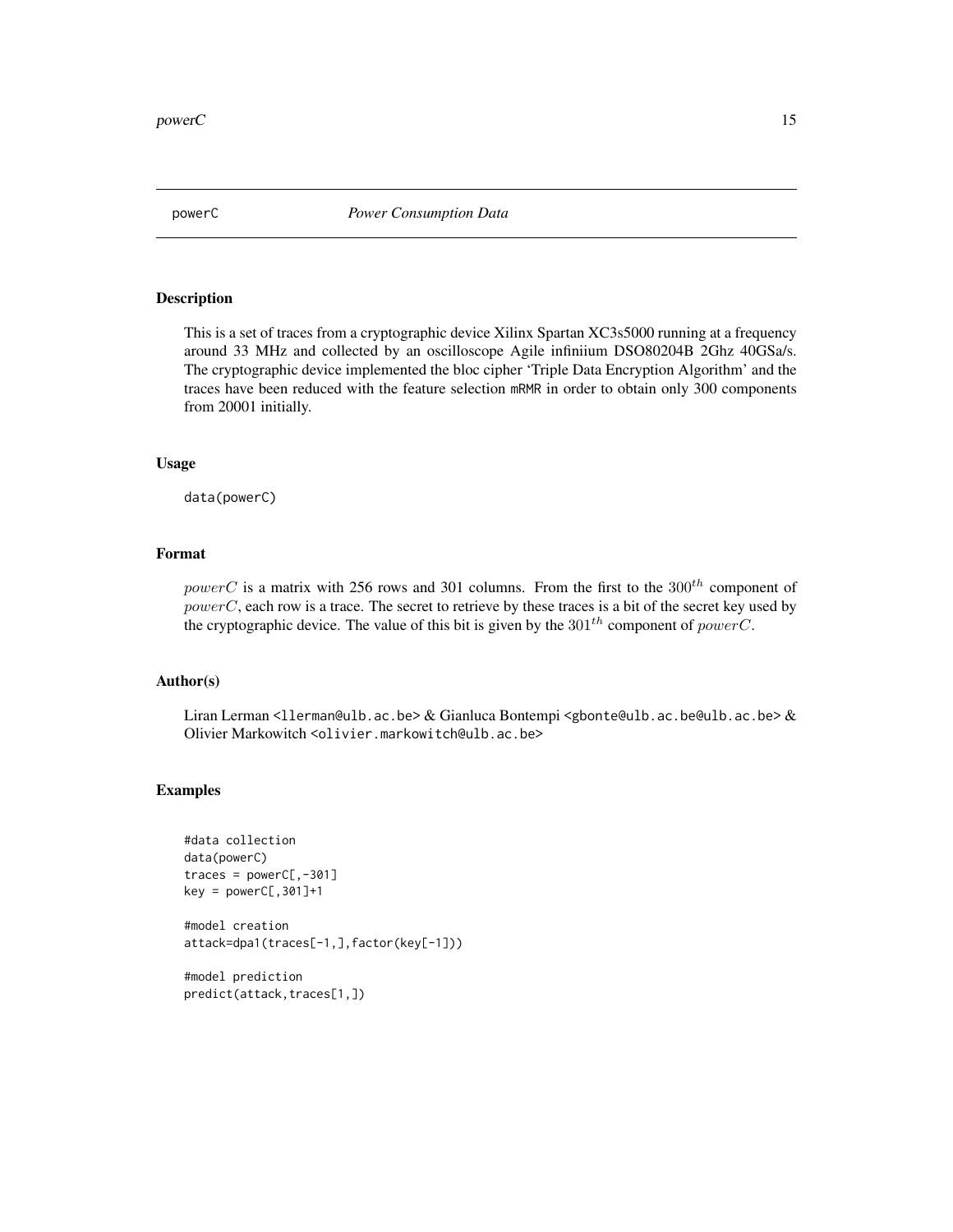#### <span id="page-15-0"></span>Description

The simulator.Simple1 function simulates an unprotected cryptographic device implementing a bloc cipher.

#### Usage

simulator.Simple1(message, key, noise=0)

## Arguments

| message | A matrix where each row is a binary plaintext of 6 components. Each component<br>has the value 1 or 0.                           |
|---------|----------------------------------------------------------------------------------------------------------------------------------|
| kev     | A vector representing the binary secret key of 6 components. Each component<br>has $1$ or $0$ .                                  |
| noise   | A positive integer to represent noise on traces returned by this function. Higher<br>is its value, more there are noise on data. |

## Details

The simulator.Simple1 function allows to simulate a cryptographic device implementing a bloc cipher. Its goal is to facilitate and to accelerate the collect of data and to compare attacks with the same dataset. With a key and messages, it returns a trace which is the power consumption, in volts, during an encryption by the cryptographic device.

The algorithm, implemented in the simulator.Simple1 function, is detailed below. First, it applies the xor function between a *message<sub>i</sub>* and the key. The result is inserted in a S-Box which is a nonlinear function that takes 6 components and returns 4 components.

Then it calculates the hamming distance between the result and the previous result of the S-Box or the value null when encrypting the first message.

The result of the hamming distance is a point in the trace.

#### Value

The simulator.Simple1 function returns a trace which represents the power consumption, in volts, during an encryption by a cryptographic device.

#### Author(s)

Liran Lerman <llerman@ulb.ac.be> & Gianluca Bontempi <gbonte@ulb.ac.be@ulb.ac.be> & Olivier Markowitch <olivier.markowitch@ulb.ac.be>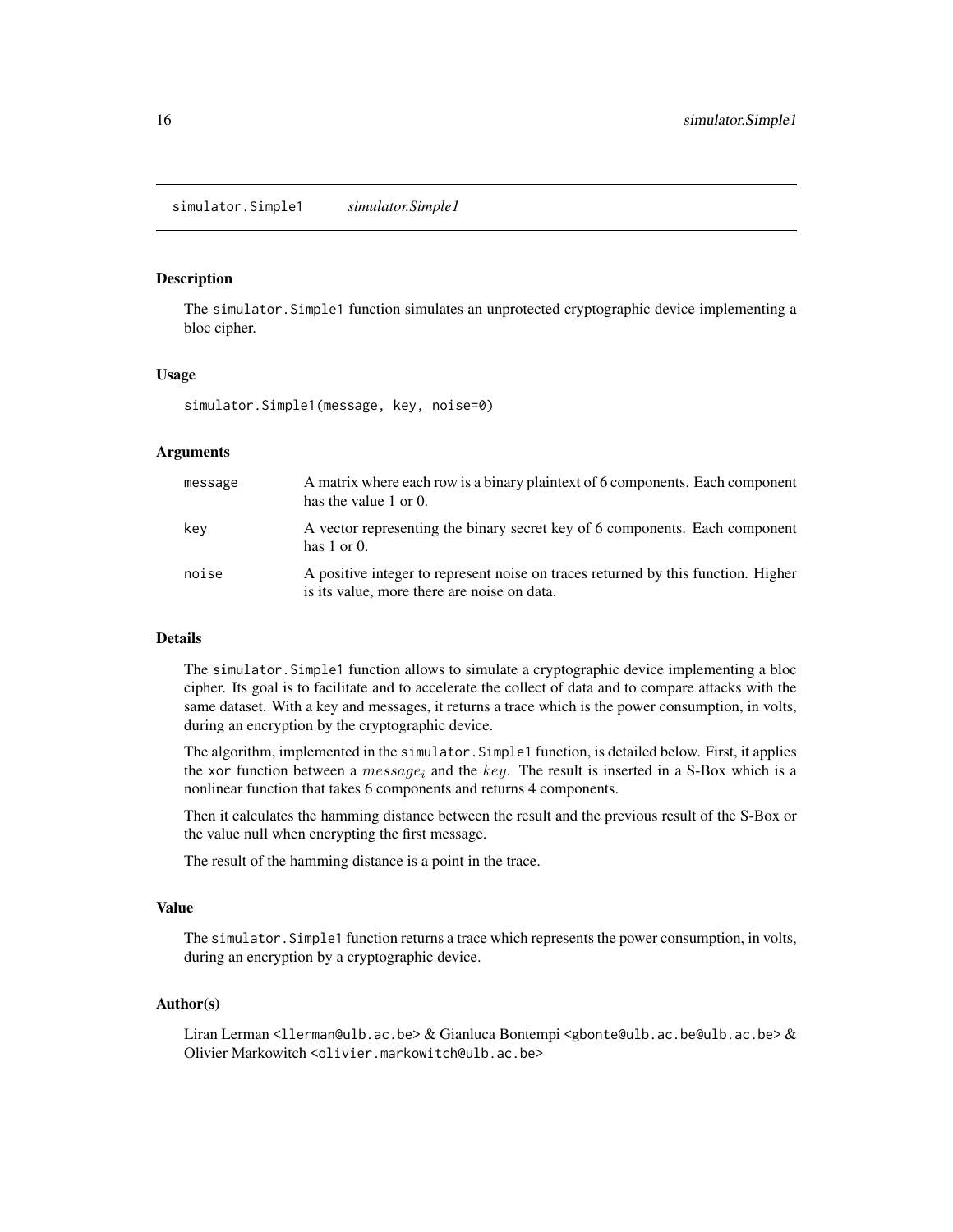#### <span id="page-16-0"></span>verify.cv 17

## References

E. Peeters & F-X Standaert & N Donckers & J-J Quisquater, (2005), "Improved Higher-Order Side-Channel Attacks with FPGA Experiments", CHES, pp. 309-323.

#### Examples

```
n=100
clee = c(round(runif(6)))inp=matrix(round(runif(6*n)),ncol=6)
```

```
#creating a trace without noise through the simulator
traces=simulator.Simple1(inp,clee)
```
verify.cv *verify.cv*

#### Description

The verify.cv function allows to estimate the quality of a model (an attack) with a k-crossvalidation approach.

#### Usage

```
verify.cv(model, filter, X,Y, nbreVarX, k, param.model=list(), param.fs=list(), ...)
```
#### **Arguments**

| model       | A model such as random Forest, gaussian, svm, etc.                                                                      |
|-------------|-------------------------------------------------------------------------------------------------------------------------|
| filter      | A feature selection such as filter. PCA, filter. mRMR, etc.                                                             |
| X           | A matrix where each row is a physical measure.                                                                          |
| Y           | A vector where the $i^{th}$ element of the vector y is the key for the $i^{th}$ physical<br>measure in the matrix $x$ . |
| nbreVarX    | The number of variables which represents each physical measure after the re-<br>duction by the feature selection.       |
| k           | The number of traces in the validation set.                                                                             |
| param.model | A list of parameters to insert into the model.                                                                          |
| param.fs    | A list of parameters to insert into the feature selection algorithm.                                                    |
| .           | Currently ignored.                                                                                                      |

## Details

The verify.cv function estimates the quality of the attack with a k-cross-validation approach. It is executed in  $N/k$  rounds. Each round uses  $N - k$  traces to learn a model and the remaining trace to assess the generalization accuracy of the model. This is repeated until every set of k traces has been used for testing purposes. The best model is the one that maximizes the value returned by k-cross-validation.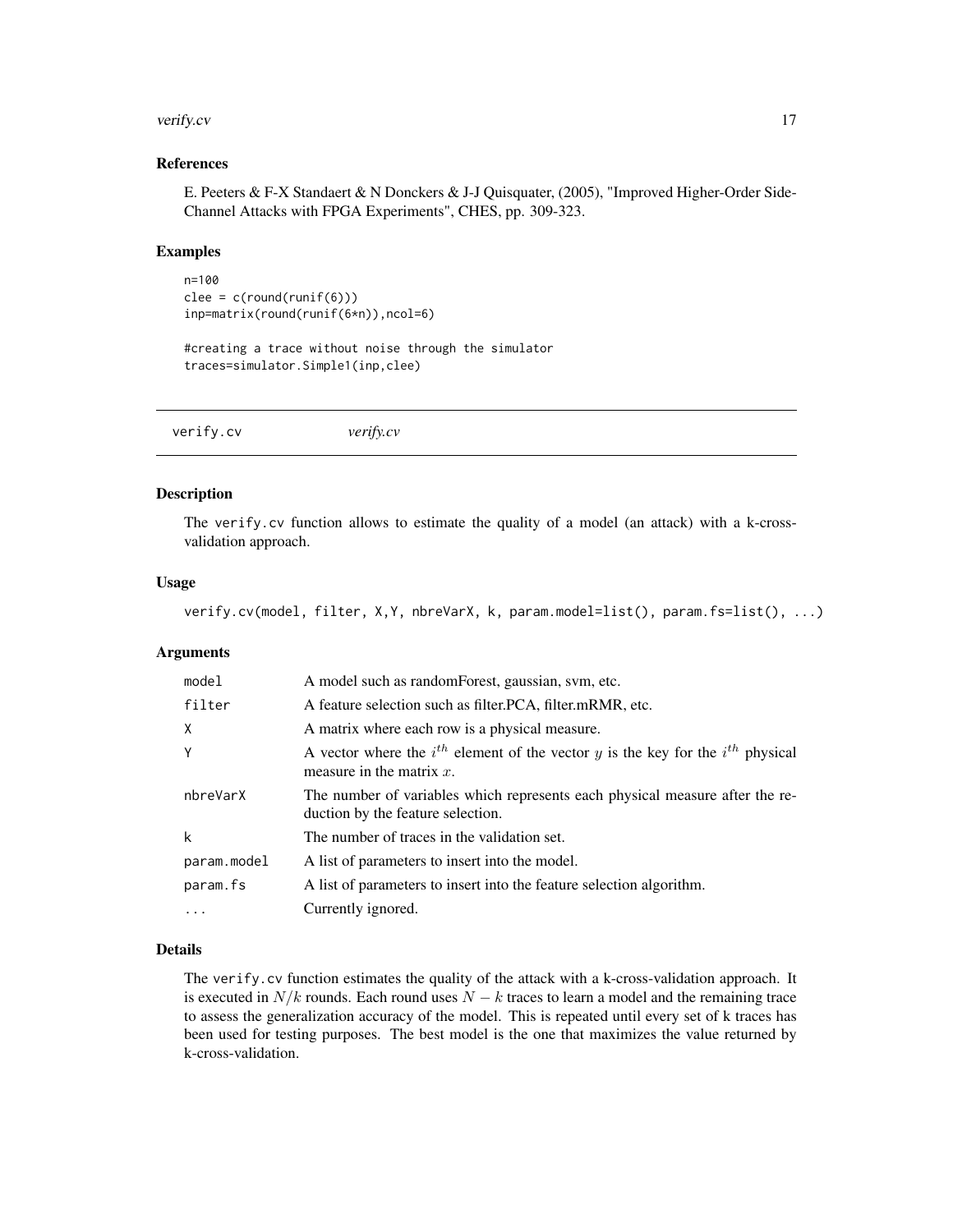## <span id="page-17-0"></span>Value

The verify.cv function returns an object which can be used with the plot function to plot the quality of the model.

| ТP  | number of true positive                                                                                           |
|-----|-------------------------------------------------------------------------------------------------------------------|
| ΤN  | number of true negative                                                                                           |
| FN  | number of false negative                                                                                          |
| FP  | number of false positive                                                                                          |
| dim | the number of variables which represents each physical measure after the reduc-<br>tion by the feature selection. |

#### Author(s)

Liran Lerman <llerman@ulb.ac.be> & Gianluca Bontempi <gbonte@ulb.ac.be@ulb.ac.be> & Olivier Markowitch <olivier.markowitch@ulb.ac.be>

## Examples

```
#data collection
data(powerC)
traces = powerC[, -301]traces = trace[, 1:10]key = powerC[, 301]newIndice = c(sample(1:128,15),sample(129:256,15))
traces = traces[newIndice,]
key = key[newIndice]+1
#model checking
attack=verify.cv(model=dpa1,filter=filter.PCA,X=traces,Y=key,nbreVarX=c(2:4),k=2)
plot(attack)
```
verify.ho *verify.ho*

#### Description

The verify.ho function allows to estimate the quality of a model (an attack) with a hold-out approach.

## Usage

verify.ho(model, filter, Xlearn, Ylearn, Xval, Yval, nbreVarX, param.model=list(), param.fs=list(), .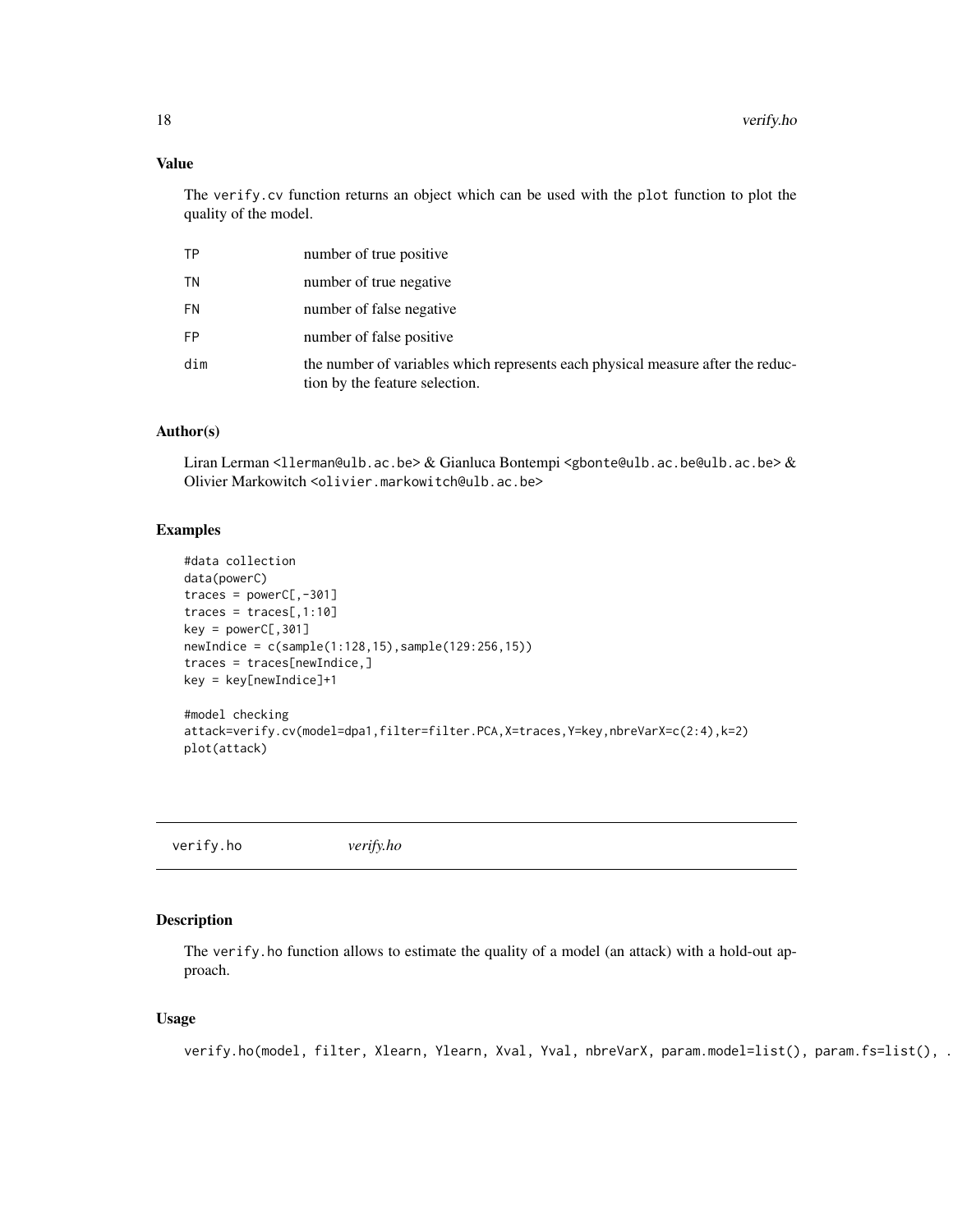#### verify.ho 19

## Arguments

| model       | A model such as randomForest, gaussian, svm, etc.                                                                                        |
|-------------|------------------------------------------------------------------------------------------------------------------------------------------|
| filter      | A feature selection such as filter. PCA, filter. mRMR, etc.                                                                              |
| Xlearn      | A matrix where each row is a physical measure for the training set.                                                                      |
| Ylearn      | A vector where the $i^{th}$ element of the vector $Ylearn$ is the key for the $i^{th}$<br>physical measure in the matrix <i>X</i> learn. |
| Xval        | A matrix where each row is a physical measure for the validation set.                                                                    |
| Yval        | A vector where the $i^{th}$ element of the vector Yval is the key for the $i^{th}$ physical<br>measure in the matrix $Xval$ .            |
| nbreVarX    | The number of variables which represents each physical measure after the re-<br>duction by the feature selection.                        |
| param.model | A list of parameters to insert into the model.                                                                                           |
| param.fs    | A list of parameters to insert into the feature selection algorithm.                                                                     |
| $\ddots$ .  | Currently ignored.                                                                                                                       |

## Details

The verify.ho function estimates the quality of the attack with a hold-out approach. It cuts randomly the set of observations in two subsets. The first one is retained as the training and the second is used for the validation phase where the quality of the model is estimatedby counting the number of time where model predicts correctly the key.

## Value

The verify.ho function returns an object which can be used with the plot function to plot the quality of the model.

The value of this function is an object of class verify.ho, which is a list with the following components:

| ΤP        | number of true positive                                                                                           |
|-----------|-------------------------------------------------------------------------------------------------------------------|
| ΤN        | number of true negative                                                                                           |
| <b>FN</b> | number of false negative                                                                                          |
| FP        | number of false positive                                                                                          |
| dim       | the number of variables which represents each physical measure after the reduc-<br>tion by the feature selection. |

## Author(s)

Liran Lerman <llerman@ulb.ac.be> & Gianluca Bontempi <gbonte@ulb.ac.be@ulb.ac.be> & Olivier Markowitch <olivier.markowitch@ulb.ac.be>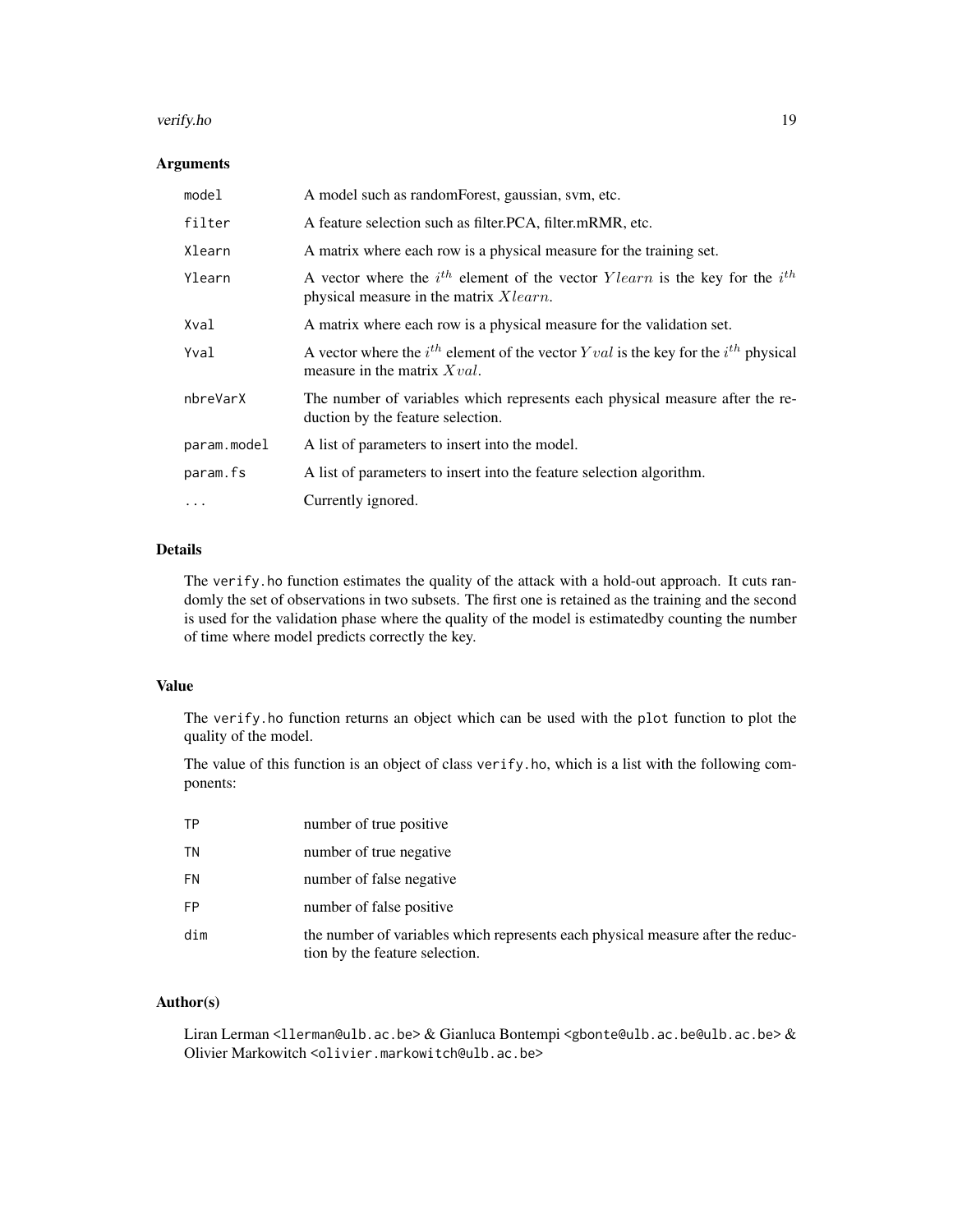## Examples

```
#data collection
data(powerC)
traces = powerC[, -301]traces = powerC[, 1:10]key = powerC[, 301]newIndice = sample(1:256)traces = traces[newIndice,]
key = key[newIndice]+1
#model checking
attack=verify.ho(model=gaussian,filter=filter.PCA,Xlearn=traces[1:128,],Ylearn=key[1:128],Xval=traces[128:256,
plot(attack)
```

| verify.loo | verify.loo |  |  |
|------------|------------|--|--|
|------------|------------|--|--|

## Description

The verify.loo function allows to estimate the quality of a model (an attack) with a leave-one-out approach.

#### Usage

```
verify.loo(model, filter, X, Y, nbreVarX, param.model=list(), param.fs=list(), ...)
```
## Arguments

| model       | A model such as random Forest, gaussian, svm, etc.                                                                      |
|-------------|-------------------------------------------------------------------------------------------------------------------------|
| filter      | A feature selection such as filter. PCA, filter. mRMR, etc.                                                             |
| X           | A matrix where each row is a physical measure.                                                                          |
| Y           | A vector where the $i^{th}$ element of the vector y is the key for the $i^{th}$ physical<br>measure in the matrix $x$ . |
| nbreVarX    | The number of variables which represents each physical measure after the re-<br>duction by the feature selection.       |
| param.model | A list of parameters to insert into the model.                                                                          |
| param.fs    | A list of parameters to insert into the feature selection algorithm.                                                    |
| $\cdot$     | Currently ignored.                                                                                                      |

## Details

The verify.loo function estimates the quality of the attack with a leave-one-out approach. It is executed in N rounds. Each round uses  $N - 1$  traces to learn a model and the remaining trace to assess the generalization accuracy of the model. This is repeated until every trace has been used for testing purposes. The best model is the one that maximizes the value returned by leave-one-out.

The advantages of this estimation is its accuracy but the estimation process is expensive in a computational point of view.

<span id="page-19-0"></span>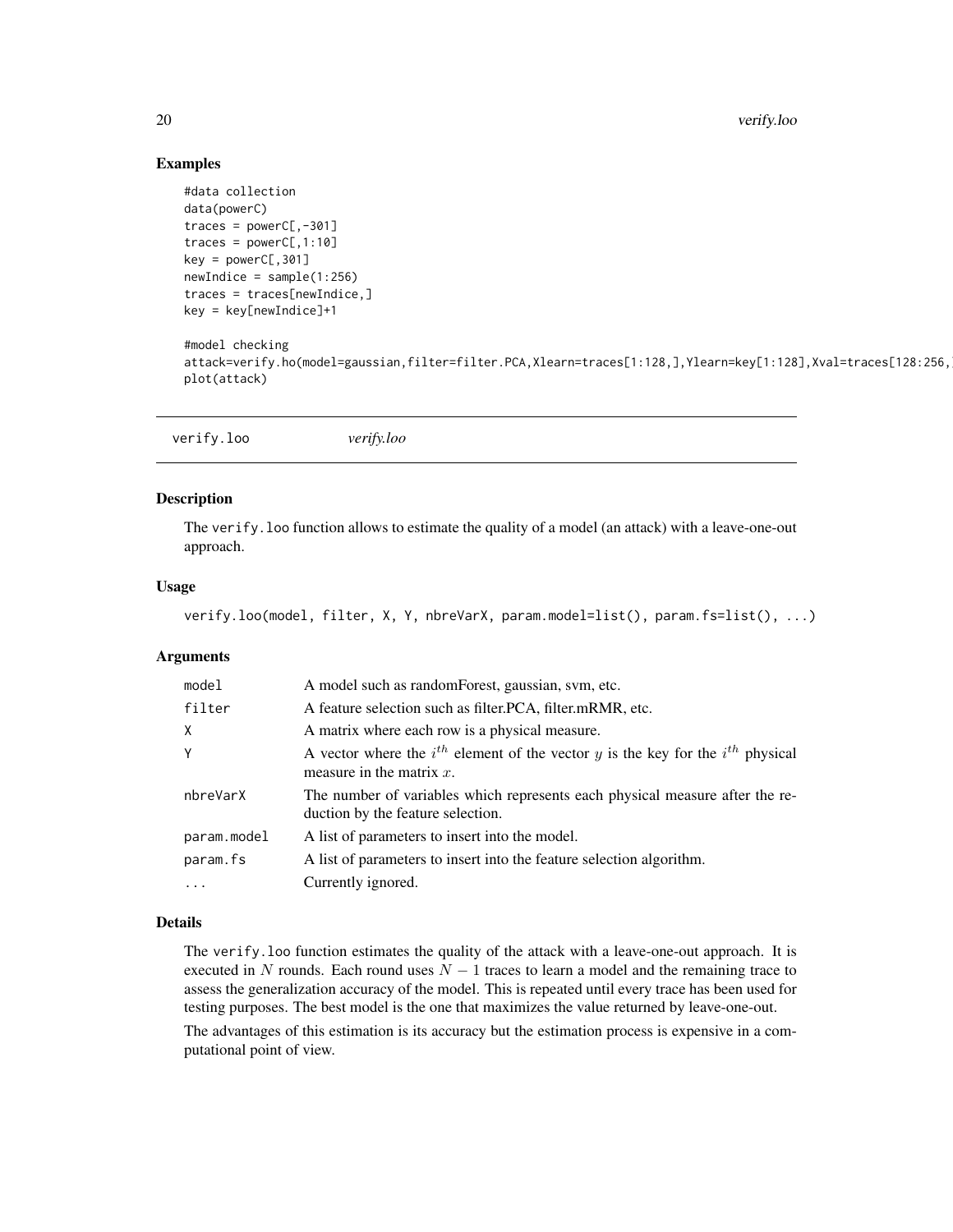#### verify.loo 21

## Value

The verify.loo function returns an object which can be used with the plot function to plot the quality of the model.

| ΤP        | number of true positive                                                                                           |
|-----------|-------------------------------------------------------------------------------------------------------------------|
| ΤN        | number of true negative                                                                                           |
| <b>FN</b> | number of false negative                                                                                          |
| <b>FP</b> | number of false positive                                                                                          |
| dim       | the number of variables which represents each physical measure after the reduc-<br>tion by the feature selection. |

## Author(s)

Liran Lerman <llerman@ulb.ac.be> & Gianluca Bontempi <gbonte@ulb.ac.be@ulb.ac.be> & Olivier Markowitch <olivier.markowitch@ulb.ac.be>

```
#data collection
data(powerC)
traces = powerC[, -301]traces = powerC[, 1:10]key = powerC[, 301]newIndice = c(sample(1:128,15),sample(129:256,15))
traces = traces[newIndice,]
key = key[newIndice]+1
```

```
#model checking
attack=verify.loo(model=dpa1,filter=filter.PCA,X=traces,Y=key,nbreVarX=c(4:5))
plot(attack)
```